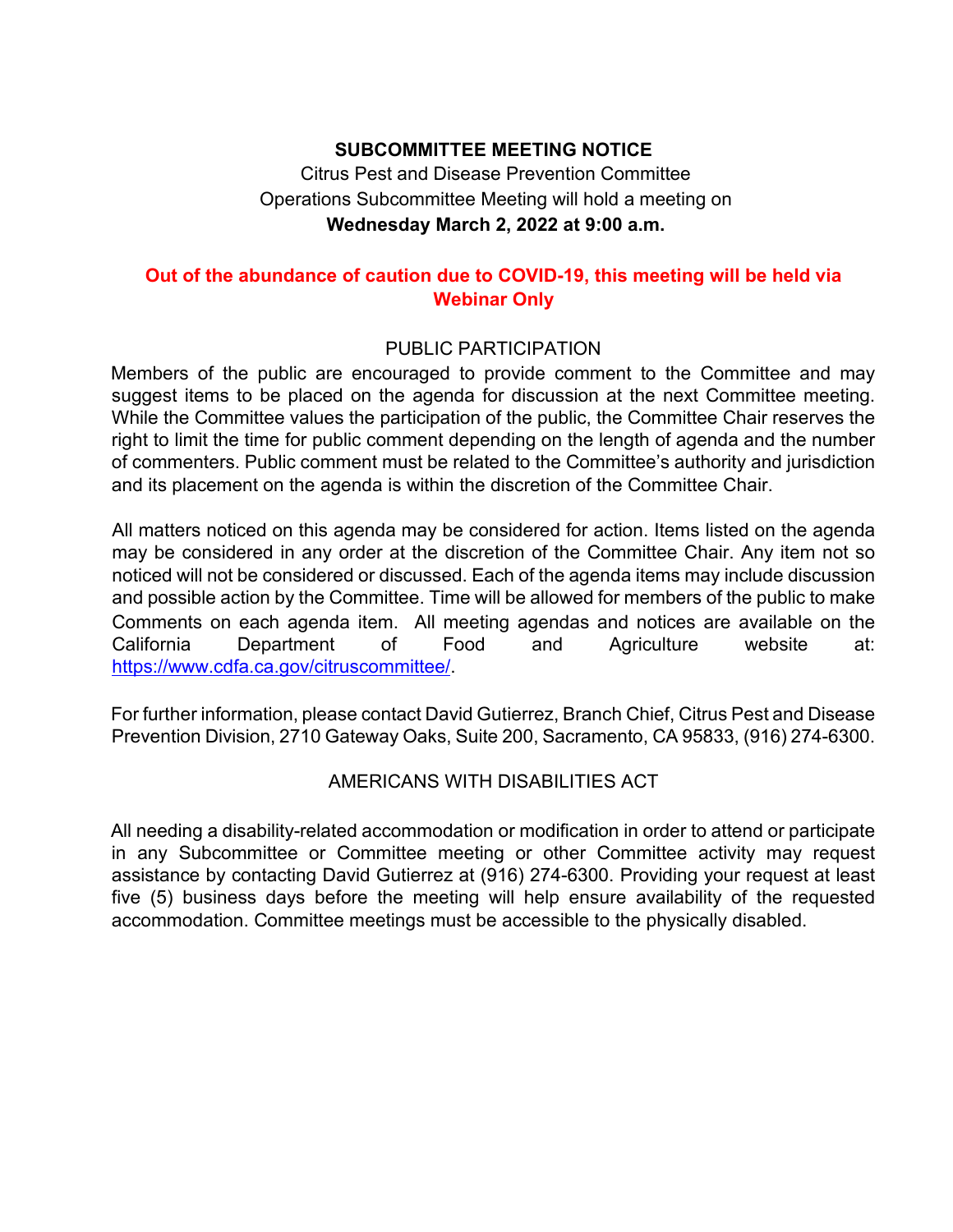## **March 2, 2022 Citrus Pest and Disease Prevention Committee Operations Subcommittee Meeting 9:00 a.m.**

#### **Out of the abundance of caution due to COVID-19, this meeting will be held via Webinar Only**

– This Meeting is Open to the General Public and Available via Webinar –

Reserve your Webinar seat now at:

[https://attendee.gotowebinar.com/register/1788759596120173581](https://gcc02.safelinks.protection.outlook.com/?url=https%3A%2F%2Fattendee.gotowebinar.com%2Fregister%2F1788759596120173581&data=04%7C01%7CDavid.Gutierrez%40cdfa.ca.gov%7Cbea1198659bb42221c1d08d8c8b071b2%7Cafdfd251a22248978cbaae68cabfffbc%7C0%7C0%7C637480007431111524%7CUnknown%7CTWFpbGZsb3d8eyJWIjoiMC4wLjAwMDAiLCJQIjoiV2luMzIiLCJBTiI6Ik1haWwiLCJXVCI6Mn0%3D%7C1000&sdata=SwotOJom%2F1ut7nY9foWrOMISoF4atmhEKlwREltLecY%3D&reserved=0) 

 or call in anonymously at: To log in anonymously please use guest and a blind email account Toll Free Number: 877-309-2071 Participant Code: 513-058-618 (Attendee will be in listen mode)

# **AGENDA**

| 1. Call to Order, Roll Call, Introductions                                                                                                                                                                                                                      | John C. Gless                                                                                                                |
|-----------------------------------------------------------------------------------------------------------------------------------------------------------------------------------------------------------------------------------------------------------------|------------------------------------------------------------------------------------------------------------------------------|
| 2. Strategic Priority 1 – Find and Eradicate Huanglongbing<br>a. HLB Detection, Delimitation, and Tree Removal<br>b. Laboratory Update<br>c. HLB Risk Survey                                                                                                    | Anmol Joshi<br>Lucita Kumagai<br>Daniel Lee                                                                                  |
| 3. Strategic Priority 2 - Control ACP Movement and Enforce Regulations<br>a. Regulatory Activity Update<br>b. County NOV, Tracking and Activities<br>c. Grate Cleaning Update<br>i. Grate Cleaning in the HLB Quarantine<br>d. Fruit Movement and Fruit Sellers | Keith Okasaki<br>Keith Okasaki<br><b>Keith Okasaki</b>                                                                       |
| 4. Strategic Priority 3 - ACP Control/Suppression<br>a. Trapping, Treatment, and Staffing Updates<br><i>i.</i> Southern District<br>ii. Central District<br>iii. Northern District<br>iv. Regional/GL ACP<br>v. Biocontrol<br>b. Canine ACP Detection Update    | Ruben Arroyo<br>Anmol Joshi<br><b>Jennifer Willems</b><br>Zachary McCormack<br>Sara Khalid<br>Dr. David Morgan<br>Lisa Finke |
| 5. Strategic Priority 4 – Improve Data Technology, Analysis and Sharing                                                                                                                                                                                         |                                                                                                                              |

a. DATOC Update **Dr. Neil McRoberts/** Sandra Olkowski